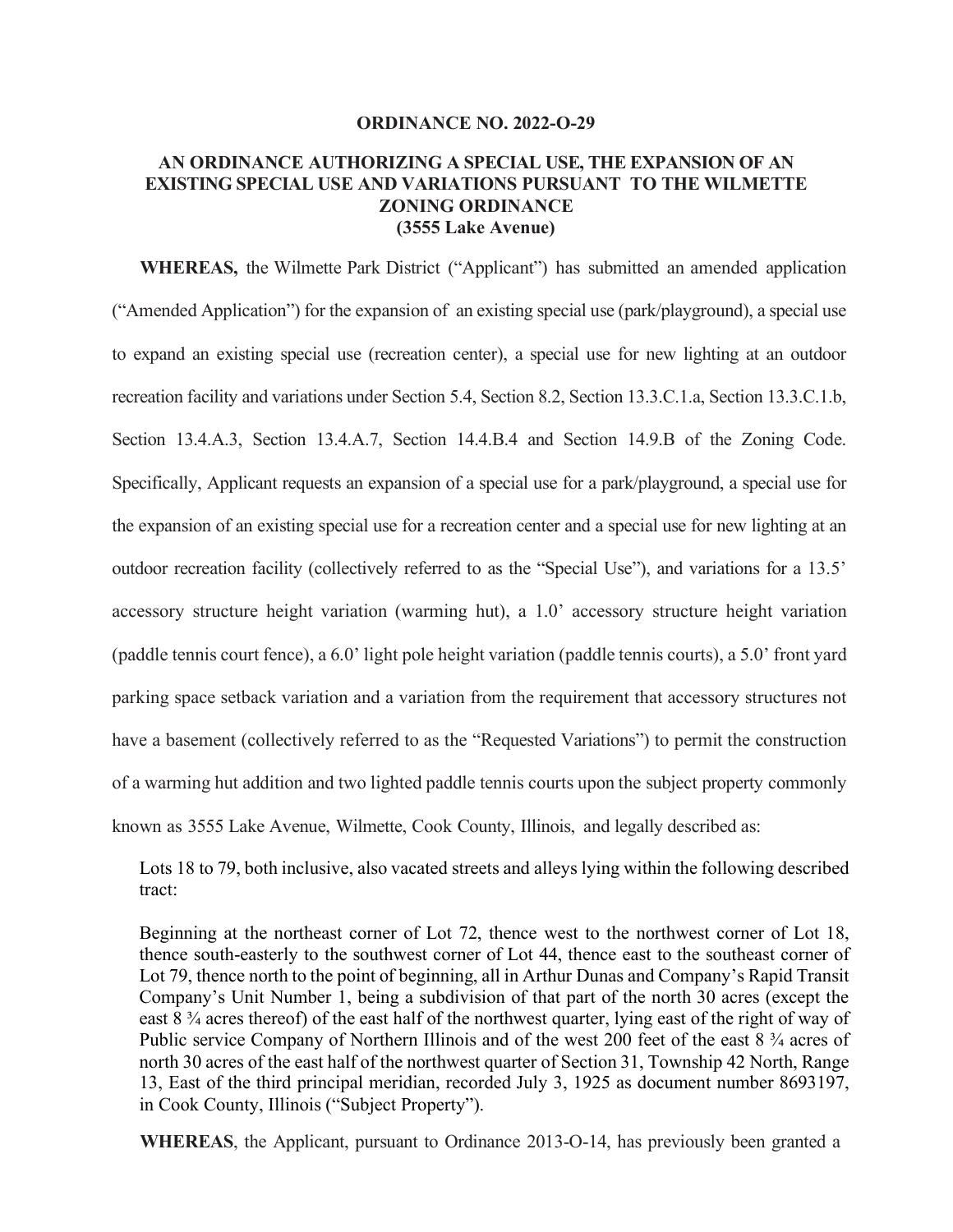special use and variations to allow for the construction and operation of four lighted paddle tennis courts and a warming hut at the Subject Property; and

**WHEREAS,** the Applicant, pursuant to Ordinance 2017-O-94, has previously been granted an expansion of a special use and variations to allow for the construction and operation of two additional lighted paddle tennis courts; and

**WHEREAS,** the Applicant represented in 2013 that the hours of operation would be 9:00 a.m. to 10:30 p.m. for the paddle courts and then in 2017 represented that the hours of operation would be from 8:00 a.m. until 10:00 p.m.; and

**WHEREAS,** as the Applicant has been operating the paddle courts until 11:00 p.m. despite the represented times discussed above, the Village Board desires to clarify the authorized hours of operation, which shall be provided for in this Ordinance and shall supersede the previous approvals granted by the Village Board and any provisions of the Village Code; and

**WHEREAS**, the above provision is meant for clarification purposes and shall not be construed to determine the validity or invalidity of any other provision or absence of another provision in this or any other ordinance, law, or resolution adopted by the Village Board; and

**WHEREAS**, the Zoning Board of Appeals, after giving due and proper notice as required by law, held a public hearing on April 6, 2022, on the initial application for the Special Use and Requested Variations, and

**WHEREAS,** the Zoning Board of Appeals failed to provide a positive recommendation upon the Applicant's initial Application; and

**WHEREAS,** the Applicant submitted the Amended Application prior to the Village Board meeting, in which the Applicant reduced their original request from their initial Application to include only the relief outlined in this Ordinance; and

**WHEREAS**, on April 26, 2022, the Village President and Board of Trustees, in a vote of 7-0, approved the Amended Application, which contained certain agreed upon conditions; and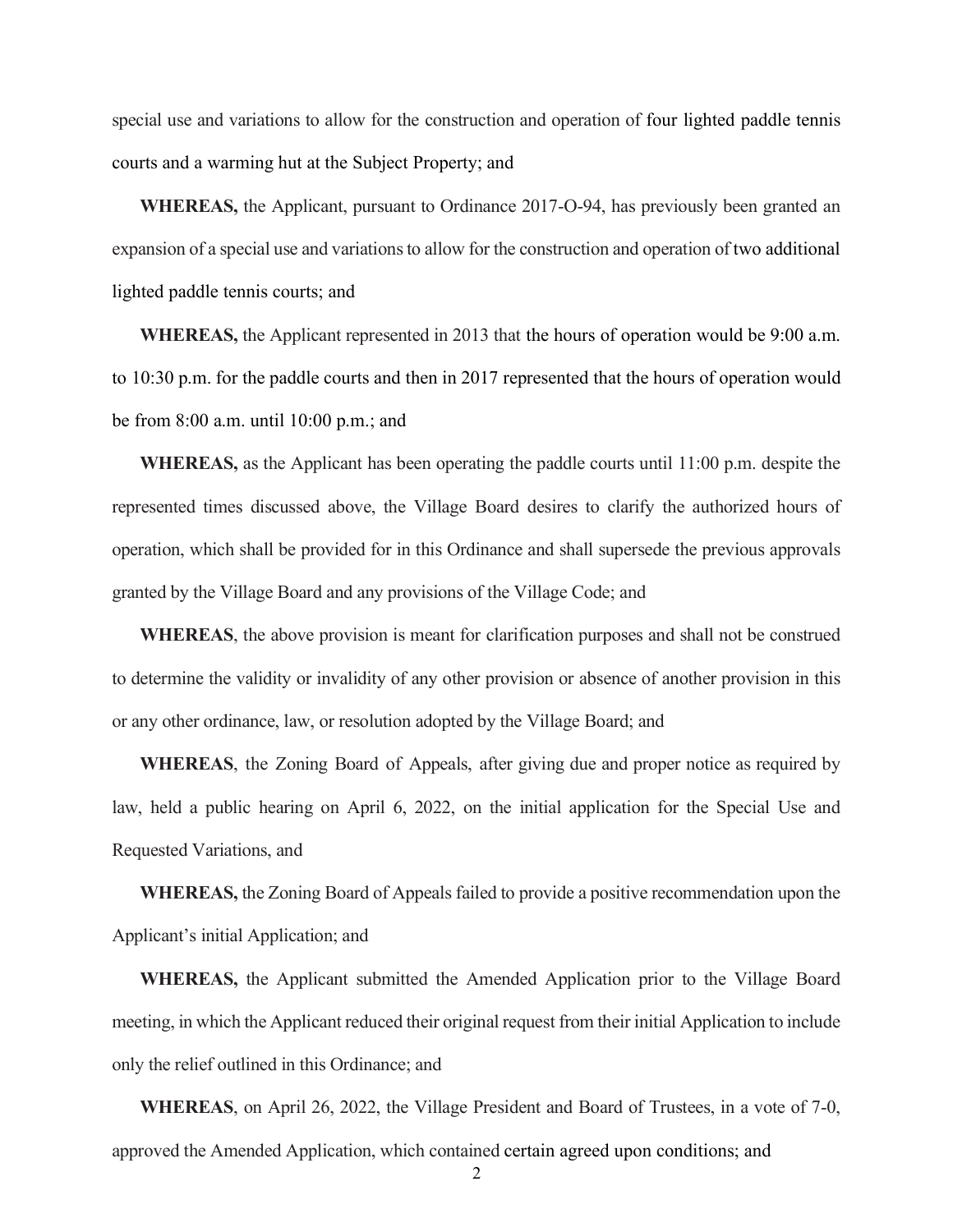**WHEREAS**, the Amended Application includes parking spaces to be located on the Village's Right-of-Way and as such a Village permit will be required to be obtained by the Applicant. The Village and the Applicant will, prior to the issuance of the Right-of-Way permit, address ways and methods to mitigate any damage or removal of trees that are otherwise healthy and in good condition caused by the construction of the parking spaces; and

**WHEREAS**, in this Ordinance, the Director of Community Development is given discretion to ensure imposed conditions and mitigations are installed and maintained, and once the Director of Community Development deems such mitigations and requirements reasonably effective and have reasonably achieved the intent of this Ordinance, the Village intends on providing documentation to the Applicant indicating that only the maintenance of such mitigations shall be further required and that no additional installations or construction will be necessary.

**NOW, THEREFORE, BE IT ORDAINED** by the President and Board of Trustees of the Village of Wilmette, Cook County, Illinois:

**SECTION 1:** The foregoing findings and recitals are hereby made a part of this Ordinance and are incorporated by reference as if set forth verbatim herein.

**SECTION 2:** The report and recommendation of the Zoning Board of Appeals of this Village has been received by the Village Board and overturned by the Village Board and the Amended Application for the Special Use and Requested Variations is granted. The Special Use shall run with the use and not with the land, and shall be further conditioned as provided for in this Ordinance.

**SECTION 3:** The Director of Community Development of the Village of Wilmette, Illinois, hereby is authorized and directed to issue the necessary permits to allow the Special Use, the Requested Variations, and the proposed construction and operations, in accordance with the application and plans submitted at the public hearing, and as amended and presented to the Village Board, and on the condition that all other requirements of the Zoning and Building Ordinances and the conditions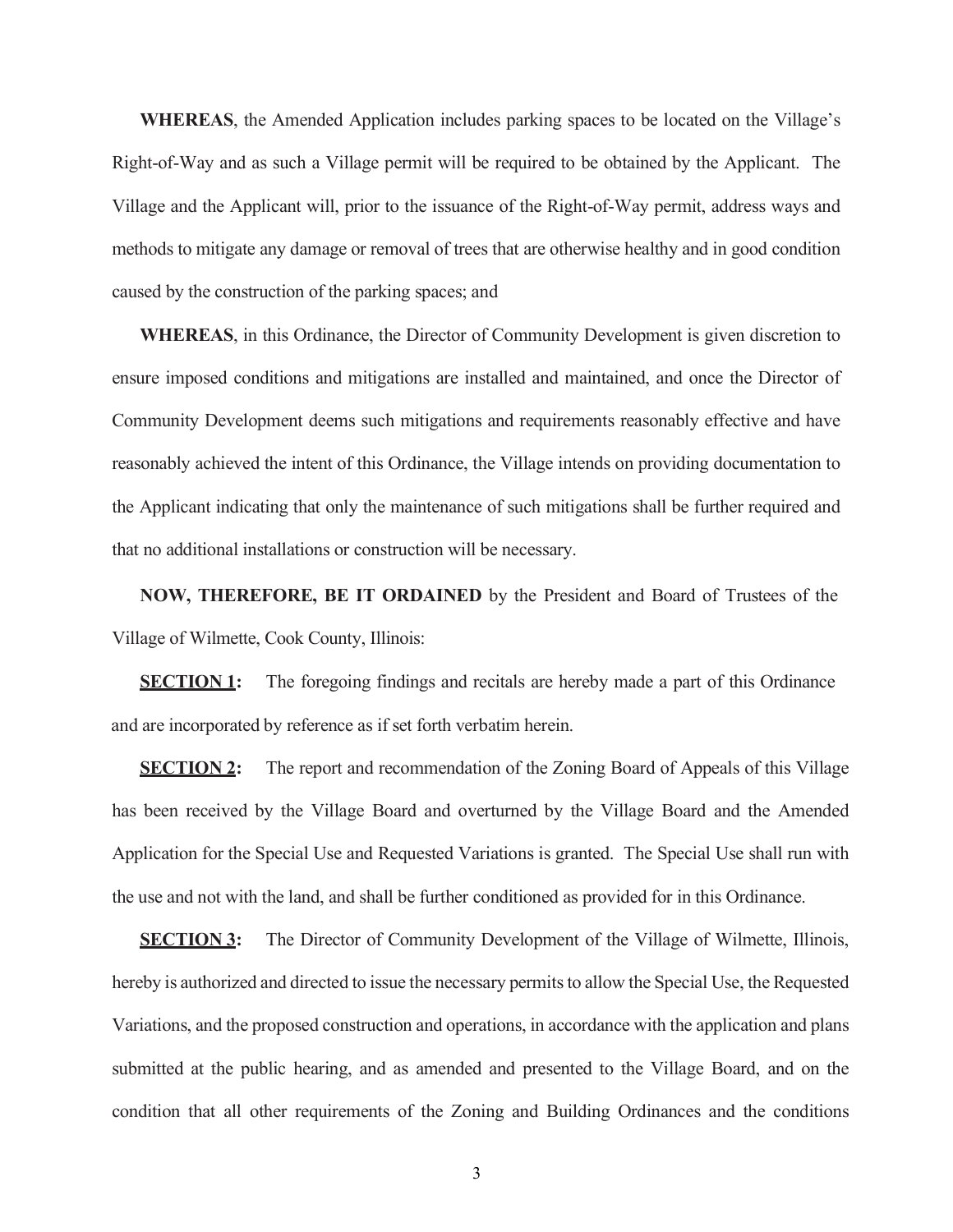provided for in this Ordinance are met. Failure to implement, institute, install and maintain such

conditions constitute grounds for additional or amended conditions, a reduction or a revocation of the

Special Use or the Requested Variations.

**SECTION 4:** The following definitions shall apply to this Ordinance:

"Courts" shall mean all eight (8) (six (6) existing and two (2) proposed) paddle tennis courts located on or to be located on the Subject Property as depicted and shown in the Amended Application.

"Director" shall mean the Village of Wilmette Community Development Director.

"League" shall mean the Chicago Platform Tennis Charities (men's league only) and North Shore Women's Paddle Tennis League (woman's league only) paddle tennis court leagues. The term League shall not include the "in-house" league or any other league, by any other name.

"League Play" shall mean paddle tennis matches that are scheduled on one of the Courts by the League and played by League members. League Play shall not include any non-scheduled match activity.

"Lights" shall mean all the existing lights that are used for Courts, as well as those lights to be constructed for the proposed Courts, as depicted and shown in the Amended Application.

"Paddle Hut" or "warming hut" shall be the warming hut located on the Subject Property as depicted and shown in the Applicant's application.

The following special conditions, which were presented as part of the Amended Application, shall be complied with:

#### 1. HOURS OF OPERATION

Upon passage of this Ordinance the following provisions shall take effect:

- a. All use of the Courts and related outdoor activity shall cease no later than 10:00 p.m. and shall not begin again until sunrise the following day as follows:
	- 1. any use of the Courts for non-league play; and
	- 2. any use of the Courts, including League Play, on Friday, Saturday and Sunday; and
	- 3. any use of the Courts, including League Play, from April  $1<sup>st</sup>$  to September  $14<sup>th</sup>$  of each year.
- b. All League Play shall cease no later than 11:00 p.m. and shall not begin again until 8:00 a.m. the following day except as otherwise restricted in this subsection. A copy of League's schedule, for each year, shall be submitted to the Director prior to the first League Play match of the season. Any amendments to the schedule shall be submitted by the Applicant to the Director prior to any such amendment taking effect. No League Play shall be permitted after 10:00 p.m. on any day after March 31<sup>st</sup> of any year and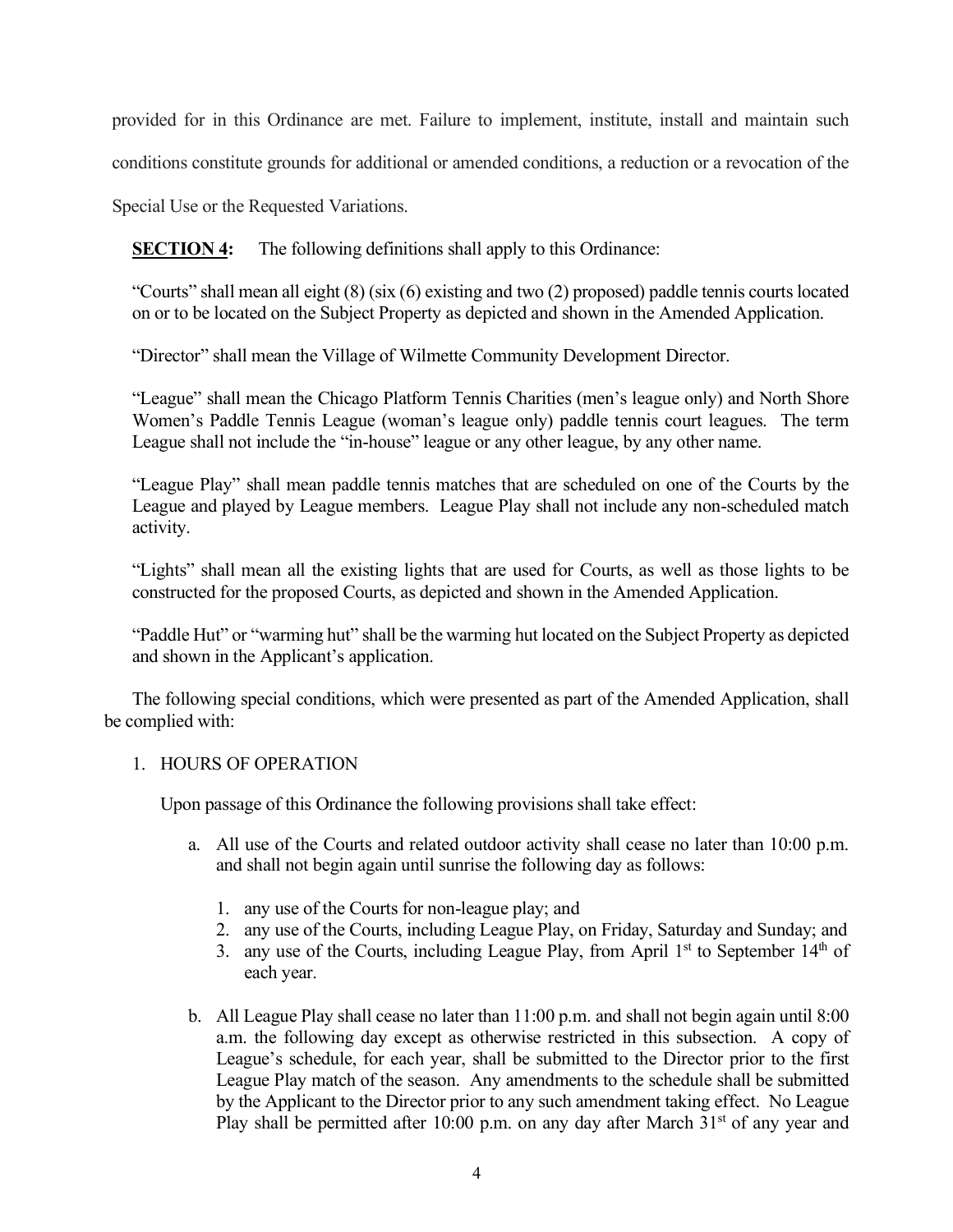before September 15<sup>th</sup> of any year. In addition, no League Play shall be permitted after 10:00 p.m. on every Friday, Saturday, and Sunday of the year.

c. All paddle tennis outdoor activity and outdoor related activity shall cease at 10:00 p.m., except as otherwise allowed for League Play. Such outdoor activity may relocate indoors to the Paddle Hut which shall close no later than 11:00 p.m. and no individuals, except Park District employees or vendors, may be inside the Paddle Hut after 11:00 p.m. or prior 8:00 a.m. the following morning. The Paddle Hut shall be locked and remain locked from 11:00 p.m. to 8:00 a.m. each day with access only to Park District employees or vendors. If there are violations of this provision, the Village after consulting with the Park District, shall determine, in the Village's sole discretion, the appropriate mitigations to either reduce or eliminate such violations or reduce the hours of operation of the Paddle Hut.

# 2. LIGHTS

The installations required below shall be fully installed as soon as reasonably possible but in no event later than August 30, 2022, or as otherwise extended by the Director.

- a. The Lights shall have shielding installed and maintained at all times as determined by the Director. The shielding installed shall be intended to reasonably contain light to the Courts and restrict spillage of light to any area outside of the Courts. Furthermore, the shielding shall also reasonably reduce glare of the Lights that can be seen from the neighboring residential properties.
- b. The Director may require the Applicant, at the Applicant's sole cost, to have an expert light study and report generated with the purpose of determining whether additional mitigations should be installed or whether what has been installed at the time of the study being conducted reasonably and effectively achieves the purposes of this condition.
- c. If in the opinion of the Director the shielding does not reasonably contain the light to the Courts, restrict spillage of light to areas outside of the Courts and reduce the glare of the Lights, the Director may require additional shielding or other mitigations to be installed and maintained by the Applicant.

# 3. LIGHTS TO BE OFF AND REMAIN OFF WHEN COURTS NOT BEING USED

The installations required below shall be fully installed no later than August 30, 2022.

- a. The Lights for each specific Court are to be off and remain off at all times each such Court is not being used for paddle tennis activity.
- b. The Lights shall be fitted or retrofitted with a system that will automatically turn off the Lights for each of the individual Courts within a reasonable period of time after activity on an individual Court has ceased. In no case shall the Lights remain on for more than 30 minutes after activity on each individual Court has ceased.
- c. The Lights for each specific Court shall be turned off and remain off at the end of the paddle tennis activity of each day, but at no time after the permitted hours of operation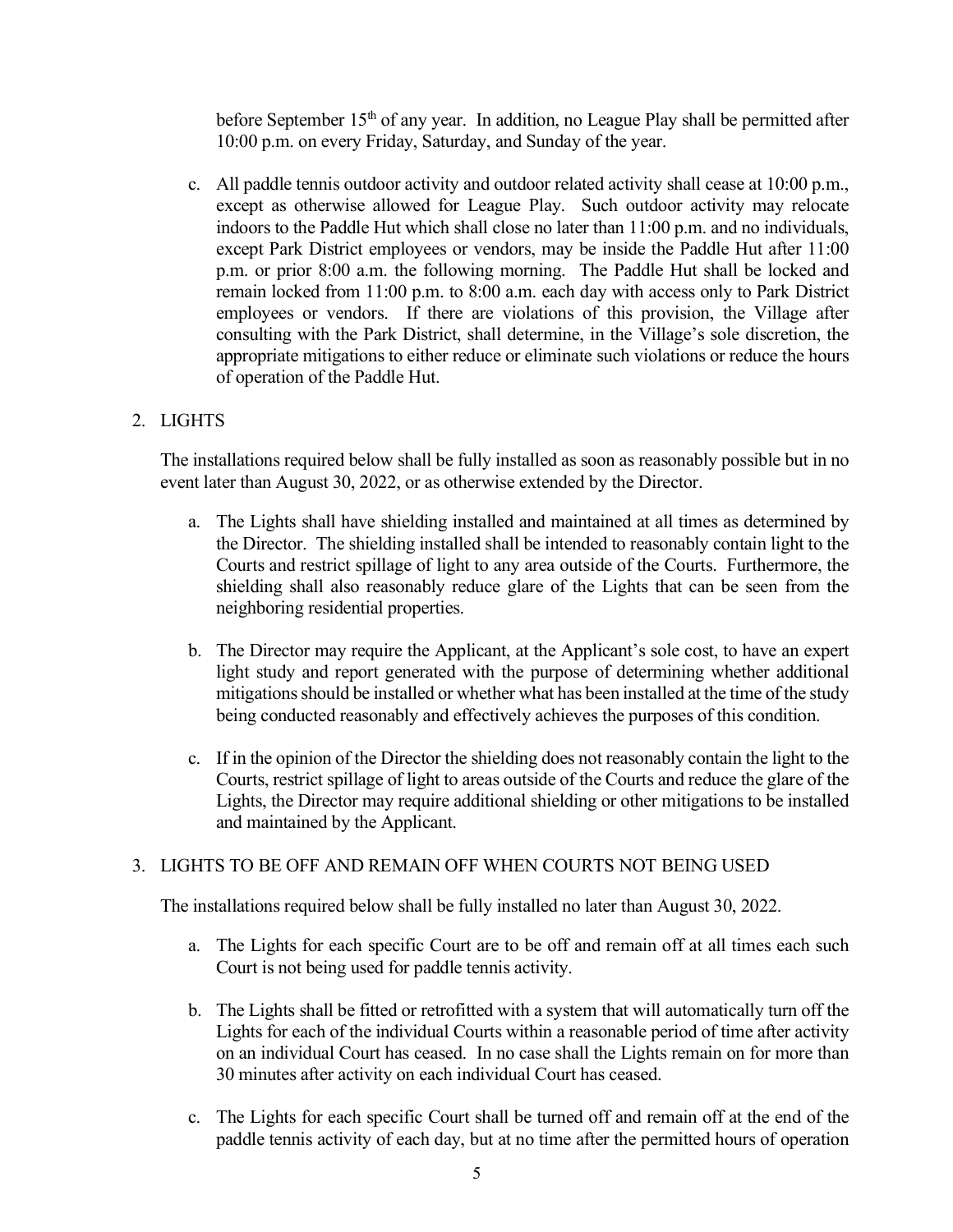provided for in this Ordinance, for the day until at least 8:00 a.m. the following day. The Lights may only be turned on manually at or after 8:00 a.m. the following day. At no point shall the Lights remain on after 10:00 p.m. on non-League Play days or after 11:00 p.m. on League Play days for any reason.

d. Notwithstanding the above, the Lights may be turned on prior to 8:00 a.m. for the purpose of Park District staff to construct, repair, and maintain (including snow removal) the Courts.

# 4. LANDSCAPING

The installations required below shall be fully installed no later than August 30, 2022, or as otherwise extended by the Director.

- a. Landscaping, upon consultation with the Director, shall be installed and maintained upon the Subject Property, including areas adjacent to and around the Courts with the intent that such landscaping will provide a buffer between the Courts and the neighboring residential properties. The landscaping installed and maintained is intended to reasonably contain light to the Courts and restrict spillage of light to any area outside of the Courts. Furthermore, the landscaping shall also be intended to reduce the glare of the Lights that can be seen from the neighboring residential properties.
- b. The Director may require the Applicant, at the Applicant's sole cost, to have an expert light study and report generated with the purpose of determining whether additional mitigations should be installed and whether what is installed reasonably achieves the purposes of this condition.
- c. If in the opinion of the Director the landscaping does not reasonably contain the light to the Courts, restrict spillage of light to areas outside of the Courts and reduce the glare of the Lights, the Director may require additional landscaping or mitigations to be installed and maintained by the Applicant.

# 5. CODE OF CONDUCT

Upon passage of this Ordinance the following provisions shall take effect:

- a. The Applicant shall reasonably enforce violations of the Park District's Conduct Ordinance, as well as any League rules or codes of conduct.
- b. The Applicant shall create, distribute, and reasonably enforce a communications policy and program that is to be distributed to all players and "captains" notifying the users of the Courts to be mindful of the neighbors and respectful of their surroundings. This policy shall also include all the conditionsrelated to the use of the Courts and the Paddle Hut that are provided for in this Ordinance be communicated to all players and "captains" prior to League Play commencing each year.
- c. All alcohol shall be removed from the Paddle Hut nightly after the close of the Paddle Hut and prior to the opening of the Paddle Hut the next morning.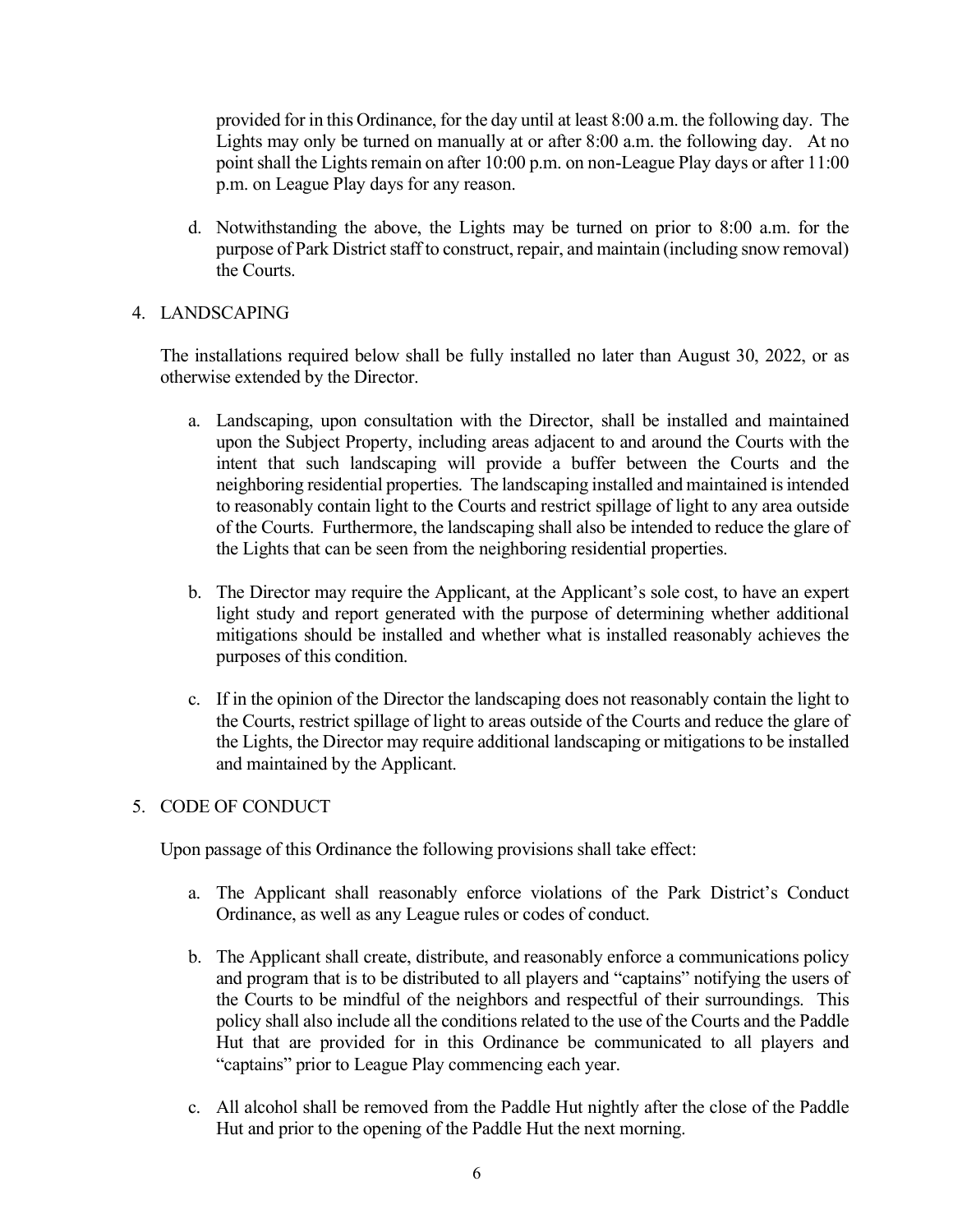d. The Applicant shall install signage in various locations on the Courts, in the manner and form approved by the Director, that notifies all users of the Courts of the appropriate rules.

#### 6. NOISE

The study required below shall be completed no later than December 31, 2022. The mitigations that may be required shall be implemented or installed prior to April 1, 2023, or as otherwise extended by the Director.

- a. The Applicant, at the Applicant's sole expense, shall have a new noise study conducted during peak hours of League Play. The Director shall provide the time(s) and day(s) of the week such a study shall take place. The noise shall be measured by industry standards.
- b. If the study indicates that the noise level generated from the Courts (absent the ambient noise) exceeds the Village's standards, the Director may require additional mitigations to help reduce the noise generation from the Courts. Nothing in this provision shall restrict the Applicant from applying for a variation to allow the increased sound.
- c. The Applicant shall not be allowed to use any amplified sound in the exterior portion of the Subject Property. This restriction shall include amplified sound created from any speaker, television and other device.

# 7. PARKING

The study required below shall be completed no later than December 31, 2022, or as otherwise extended by the Director. The mitigations that may be required shall be implemented or installed prior to April 1, 2023, or as otherwise extended by the Director.

- a. The Applicant, at the Applicant's sole expense, shall have a new parking and traffic study conducted during peak hours of League Play during a time of the year that other park uses are not impacted by weather conditions. The Director shall provide the time(s) and day(s) of the week such a study shall take place.
- b. If the study indicates that the parking and traffic generated from the use is in excess of reasonable parking and traffic operations, the Director may require additional mitigations to help alleviate the concerns provided for in the parking and traffic study.
- c. The Applicant shall apply for a Village Right-of-Way Permit that addresses the ways and methods to mitigate any damage or removal of trees that are otherwise healthy and in good condition.

# 8. NATIONAL AND STATE TOURNAMENTS

The Applicant shall not be allowed to host any national paddle tennistournaments or state paddle tennis tournaments. This restriction shall apply to any tournaments of any kind in which the Courts are to be used that have a national or statewide affiliation.